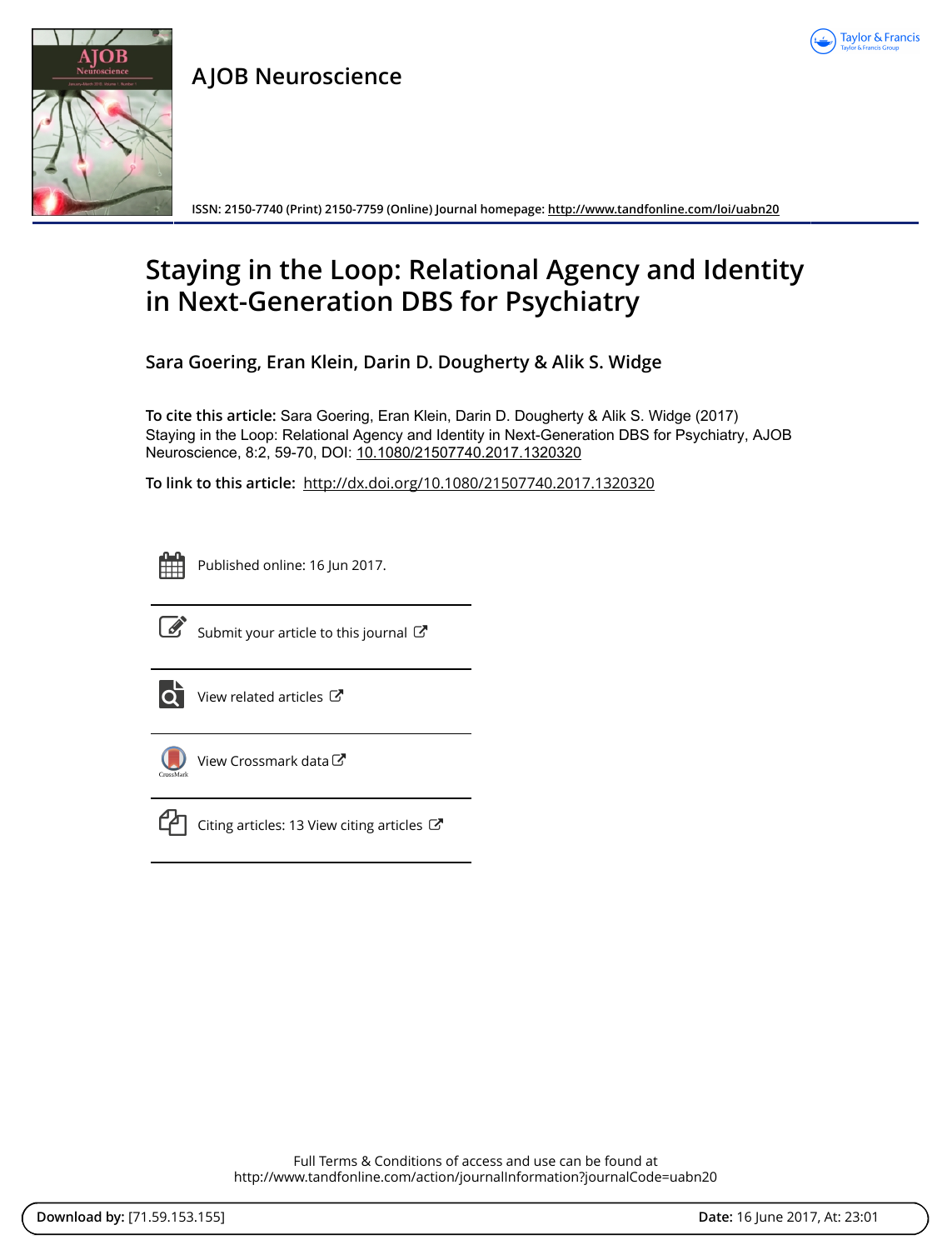Target Article

Check for updates

# Staying in the Loop: Relational Agency and Identity in Next-Generation DBS for **Psychiatry**

**Sara Goering,** University of Washington and Center for Sensorimotor Neural Engineering

**Eran Klein,** University of Washington, Center for Sensorimotor Neural Engineering, and Oregon Health and Science University

**Darin D. Dougherty,** Massachusetts General Hospital and Harvard Medical School **Alik S. Widge,** Massachusetts General Hospital, Harvard Medical School, and Massachusetts Institute of Technology

In this article, we explore how deep brain stimulation (DBS) devices designed to "close the loop"—to automatically adjust stimulation levels based on computational algorithms—may risk taking the individual agent "out of the loop" of control in areas where (at least apparent) conscious control is a hallmark of our agency. This is of particular concern in the area of psychiatric disorders, where closed-loop DBS is attracting increasing attention as a therapy. Using a relational model of identity and agency, we consider whether DBS designed for psychiatric regulation may require special attention to agency. To do this, we draw on philosophical work on relational identity and agency, connecting it with reports from people using first-generation DBS devices for depression and obsessive-compulsive disorder. We suggest a way to extend a notion of relational agency to encompass neural devices.

Keywords: brain–computer interfaces, deep brain stimulation, depression, mental health, neuromodulation, personal identity

Deep brain stimulation (DBS) has been investigated for treatment of neuropsychiatric conditions like depression and obsessive-compulsive disorder (OCD) with mixed success (Greenberg et al. 2010; Lozano et al. 2012; Holtheimer et al. 2012; Schlaepfer et al. 2013; Morishita et al. 2014; Doughterty et al. 2015; Widge 2015a; Bergfeld et al. 2016; Widge et al. 2016c). The first generation of DBS for motor and psychiatric conditions has been "open-loop," with DBS devices providing a constant level of stimulation. This requires battery recharging or replacement at fairly short intervals. Next-generation DBS aims to be bidirectional, allowing a single device to both record brain signals and stimulate the brain. This might mean that sensors placed within the brain could detect brain activity patterns related to psychiatric symptoms and use this information to adjust DBS stimulation. This would "close the loop" on neural processing with the device, creating a closed feedback loop. Purportedly, this would be similar to how human brains and bodies typically interact by receiving and sending signals without the use of implanted electrodes.

Closing the loop with a DBS device has a variety of potential benefits, including preserving battery charge (the system is only "on" when it needs to be, vs. stimulating when it is not needed), adjusting to match evolving symptoms, and making the system operate "seamlessly" so that the individual user need not attend to or be fully aware of its operation (in the way that diabetic individuals who use automated insulin pumps don't need to consciously think about monitoring their insulin levels or perhaps in the way wheelchair users sometimes seem to extend their body schema to incorporate their chairs). Ideally, the smoothly functioning device would fade into the background and allow the individual to carry on with her activities.

Because we tend to identify fairly closely with our brains—more so than we identify with our endocrine systems or even with our hearts, though we clearly rely on each in significant ways—closing the loop on neural devices for treatment of psychiatric conditions also creates

Address correspondence to Sara Goering, University of Washington, Department of Philosophy, 361 Savery Hall, Box 353350, Seattle, WA 98195, USA. E-mail: sgoering@uw.edu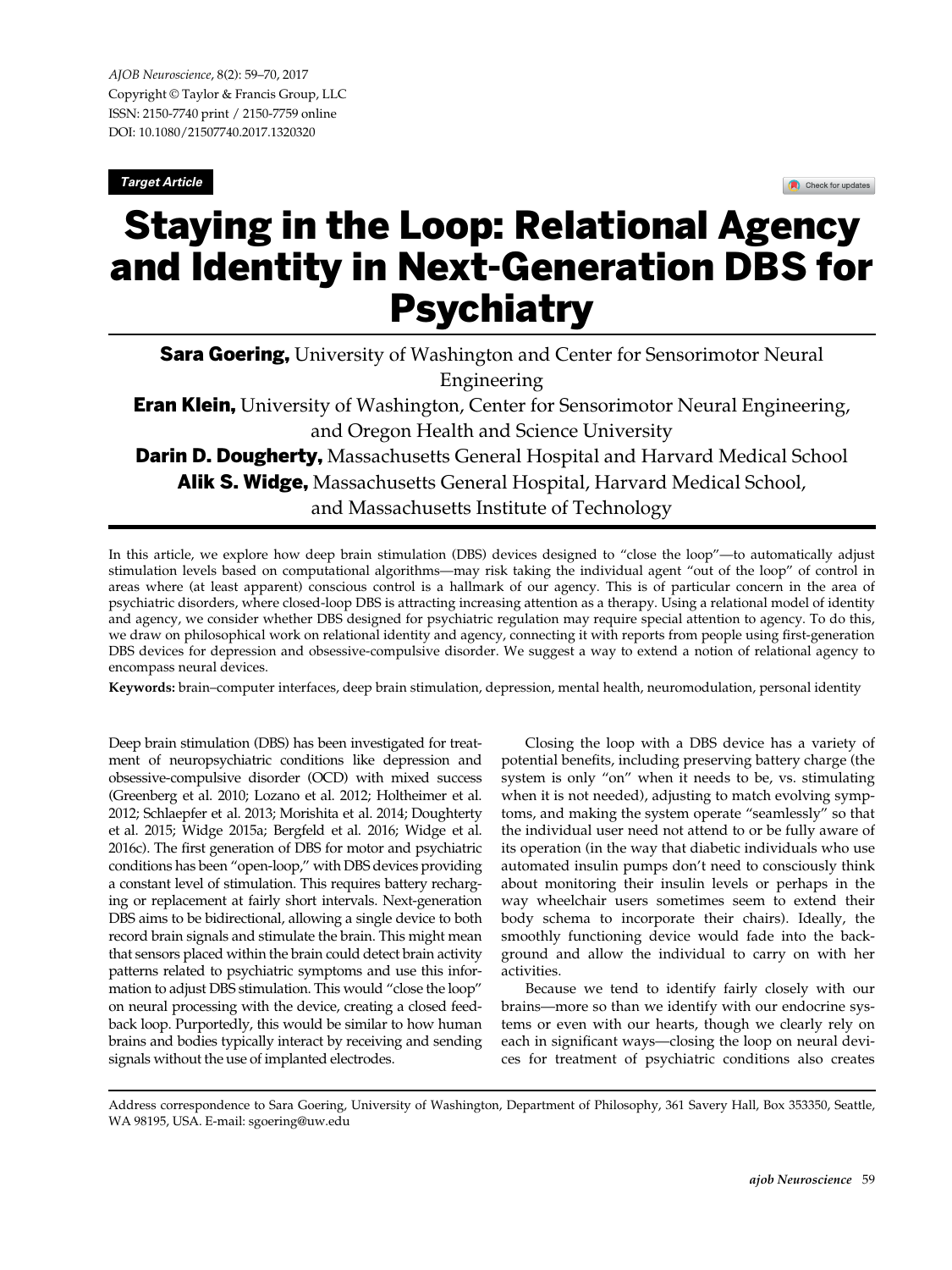concerns for our understanding of agency, or what we might think of as the individual's ability to deliberately act. An insulin pump that operates automatically is a helpful tool, not at all a threat to our agency. Similarly, a cardiac pacemaker—working well—allows an individual to carry on with the activities of life, without concern. The same is not true of neural devices that involve cognition and mood. An elevated mood or an averted thought pattern (e.g., obsession) may color an individual's perception of a situation or tilt an individual toward making one decision rather than another. As such, neural devices are intertwined with agency in complex and varied ways, and perhaps even more so when functioning automatically, outside of conscious awareness. If we do not know how the functioning of a device is influencing decisions—but we presume it is influencing them in some way—then agency is, at minimum, at issue. Insulin pumps and cardiac pacemakers can operate largely free of an understanding of agency but neural devices cannot.

In this article, we first describe how the next generation of DBS devices for treatment of psychiatric conditions may incorporate closed-loop control schemes. We then discuss how neural devices, including DBS for psychiatry, have raised concerns about identity and agency. We illustrate some of the concerns with agency by discussing results of a qualitative study with individuals with DBS systems for depression and obsessive-compulsive disorder. We then argue that the addition of closed-loop technology will magnify concerns about agency. We suggest that a relational model of identity and agency—and viewing neural devices as embodying forms of relational agency—can help address these concerns about agency.

### SCIENCE OF NEXT GENERATION DBS: FROM OPEN-LOOP TO CLOSED-LOOP CONTROL

DBS was "invented" when an astute clinician noted that high-frequency electrical stimulation mimicked the effect previously achieved by lesioning the same brain area (Benabid et al. 1991). This led to rapid adoption in the treatment of Parkinson'a disease (PD) and other movement disorders, essentially replacing the thalamotomy and pallidotomy as the dominant surgical intervention for tremor. The general thinking (now somewhat disfavored) was that DBS created a "virtual lesion" of the target tissue, one that could be reshaped or removed by adjusting the stimulation settings. Since internal capsule lesions (i.e., anterior capsulotomy) were known to have a beneficial effect for intractable obsessive-compulsive disorder (OCD), DBS was also attempted in the anterior limb of the internal capsule to treat intractable OCD. Nuttin and colleagues published the first successful case series in OCD (Nuttin et al. 1999), followed by open-label experiments in multiple centers worldwide (Greenberg et al. 2010) and one randomized trial (Goodman et al. 2010). Those investigators observed that DBS in the internal capsule caused mood improvement before it led to OCD improvement.

That led to trials of the internal capsule target in treatment-resistant depression (TRD), where an initial openlabel study was positive (Malone et al. 2009), the United States-based randomized trial (RECLAIM) was negative (Dougherty et al. 2015), and an independent European randomized trial was also positive (Bergfeld et al. 2016). Similarly, at an alternate DBS target for TRD, the subgenual cingulate gyrus, Mayberg and colleagues found a strong initial signal (Mayberg et al. 2005), and had encouraging results in open-label trials (Kennedy et al. 2011). Unfortunately, that clinical benefit was not reliably replicated in a formal randomized trial (BROADEN) (Morishita et al. 2014; Widge et al. 2016c). The Mayberg group continues to study the subgenual target and predicts that better outcomes may be possible through patient-specific neuroimaging (Riva-Posse et al. 2014). Within these mixed clinical trial results at both targets, there is evidence for efficacy beyond a mere placebo effect. If patients' DBS systems are surreptitiously or inadvertently deactivated, their symptoms return, and remain until the DBS is turned back on. This effect was the basis of a novel trial design that led to the positive European trial of internal capsule DBS (Bergfeld et al. 2016) for TRD. There is also evidence of substantial risk. Ten to 20% of patients in DBS studies commit suicide, a rate far higher than in the general population (Malone et al. 2009; Greenberg et al. 2010; Kennedy et al. 2011;.Holtzheimer et al. 2012; Dougherty et al. 2015). The internal capsule target causes hypomania (a disabling syndrome of impulsivity and impaired decision making) in up to half of patients (Widge et al. 2015b). As a result, psychiatric DBS remains firmly in the realm of experimental/ investigational therapies, with the only marketing approval being a humanitarian device exemption permitting its use for the very rare treatment-resistant OCD population.

The effects of DBS on the brain are difficult to study. Functional magnetic resonance imaging (fMRI), the most common human neuroscience technique, is usually not safe with brain implants in place due to the potential for MRI-induced heating and tissue damage. Electroencephalography (EEG) is safe to use, but studies to date have had conflicted results about whether there is a meaningful biomarker of DBS response (Bahramisharif et al. 2016; Widge et al. 2016c; Broadway et al. 2012). EEG is also limited to signals from the outer cerebral cortex, whereas DBS is, by definition, most strongly affecting deep brain nuclei far from the cortex. These limitations led to the development of neurostimulation platforms that can directly sense activity from invasive brain electrodes (Lo and Widge 2017). Neuropace, a company targeting epilepsy, makes a device with both stimulating and long-term recording capability, though recording comes at the cost of limited ability to stimulate without draining the battery. Medtronic, a leading DBS manufacturer, has developed the Activa  $PC + S$ DBS System, which has yielded new mechanistic insights in Parkinson's disease (PD). Both systems are in use for preliminary studies of the neurophysiology of mental illness in humans. Large-animal trials are underway on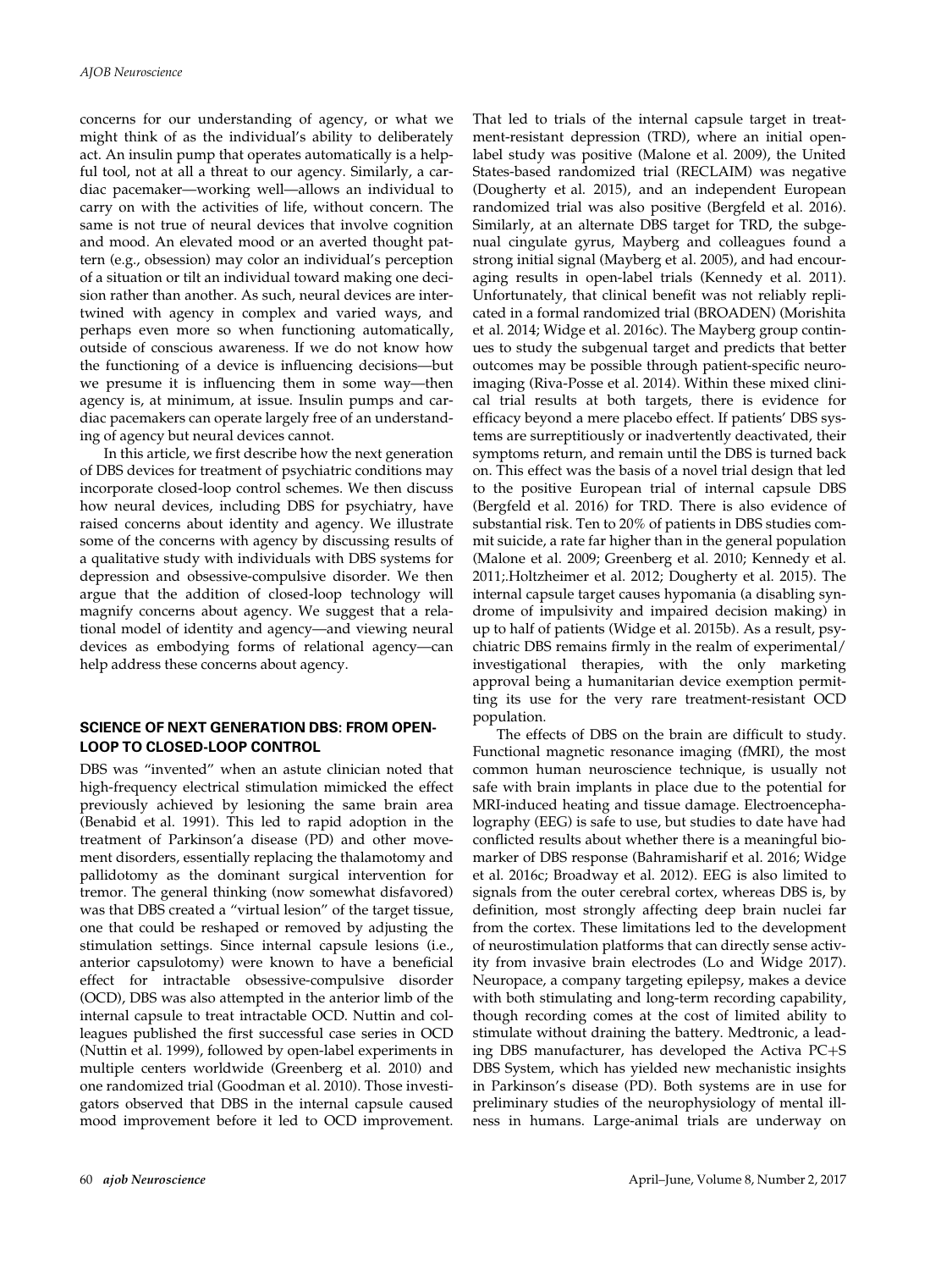newer devices that will expand recordings to over 300 channels sensed from multiple sites in the human brain, a roughly 30-fold increase over existing DBS (Wheeler et al. 2015; Bjune et al. 2016).

As these emerging data combine with a growing body of psychiatric neuroscience data, they offer the possibility of closed (feedback)-loop therapy: sensing the brain's electrical activity, classifying it as closer to a "healthy" or "symptomatic" state, and adjusting the location or intensity of stimulation in response. Closed-loop DBS has its roots in the field of brain–computer interfacing (BCI): algorithms that attempt to "decode" the brain and identify a patient's intentions for control of prosthetic/assistive devices (Hochberg et al. 2012; Collinger et al. 2013; Widge et al. 2014). Such algorithms have been deployed in epilepsy and tremor control, with encouraging initial results (Bergey et al. 2015; Little et al. 2013; Malekmohammadi et al. 2016). There is strong patient interest in closed-loop psychiatric therapies. In a recent qualitative study, a majority of patients who had received psychiatric DBS identified the trial-and-error nature of DBS adjustment as a major source of dissatisfaction (Klein et al. 2016). The main barrier is the identification of electrical signals that reliably correlate to symptoms and can guide closed-loop control. As recently reviewed elsewhere (Widge et al. 2016a; Widge et al. 2017), one major difficulty is that psychiatric diagnoses have high internal heterogeneity compared to the early neurological success stories. New efforts from the U.S. National Institute of Mental Health to redefine nosology may help substantially in resolving this issue (Widge et al. 2016a; Widge et al. 2017). It may also be possible to give the patient a degree of direct mental control over the neurostimulator, essentially adapting the BCI concept into a psychiatric space (Widge et al. 2014). It is not clear, however, that patients would find this desirable; in our study, many feared that this could be an inappropriate level of control (Klein et al. 2016).

#### IDENTITY AND AGENCY CALLED INTO QUESTION WITH OPEN-LOOP NEURAL DEVICES

DBS raises questions about human identity and agency. Open-loop DBS, for instance, has in some cases successfully treated problematic symptoms (e.g., tremor) but simultaneously created personality changes and/or affected an agent's control over behaviors (e.g., leading to impulsivity, hypersexuality, mania, and gambling) (Glannon 2009; Gisquet 2008; Agid et al. 2006; Widge et al. 2013; Widge et al. 2015b). Schupbach et al. report that DBS recipients experience a kind of alienation or estrangement following surgery and DBS use, for example, "I feel like a robot" or "I feel like an electric doll" (Schupbach et al. 2006). Such changes do not occur in all cases and may be similar to past concerns about personality changes encountered in patients receiving neuropharmacologic treatment (Kramer 1993; Grosset et al. 2006). Some debate exists over whether they occur because of the stimulation or because of the implant itself (Johansson et al. 2014), because of user interpretations based on individual frameworks for understanding the self–brain relationship (Mecacci and Haselager 2014), or even due to difficulty adapting to a newly functioning body (Gilbert 2012). Regardless of their exact cause, such changes can make the individual feel somewhat alienated from her former self (Kraemer 2013), and raise concerns about threats to her narrative identity (Schermer 2010; Schechtman 2009). Learning to live with the neural device may be more complicated than initially envisioned.

Two points deserve consideration here. First, are these devices significantly different from pharmaceutical interventions that also work via their effects on the brain and nervous system, and create changes in personality and behavior, requiring some adjustment or adaptation? Antidepressants, for instance, have been reported to change parts of some individual's personality and behaviors (Kramer 1993). Extensive ethical debate in relation to pharmaceutical treatment and enhancement (e.g., Parens 1998; Elliott 2004; Greely et al. 2008; President's Bioethics Commission 2015) has explored how pharmaceuticals may shift a user's identity in ways that are desirable or aid in conformity, but may not feel authentic to the individual user (Bolt and Schermer 2009) or appropriate to cultural critics (e.g., Elliott 2004). Some of the same concerns arise in the context of neurotechnologies, but the devices are typically more immediate and precise in their control (e.g., stimulation levels can be adjusted with immediate impact on the individual's felt mood) (Synofzik et al. 2012), and they often are designed to operate without the patient's direct awareness. Taking a pill every day for depression is a reminder that one's mood is dependent on one's brain chemistry. If problematic effects occur, one can also stop taking the medicine. With a neural device—especially an implanted one—the stimulation may be delivered automatically, with little direct control by the patient. Importantly, the hassle of taking pills is also an opportunity for deciding not to take pills if the individual doesn't feel right. The convenience of automaticity may thereby be in tension with this opportunity for an individual to exert control and express a sense of self.

A second question is whether these kinds of changes to an individual's identity should really be understood as threats to identity, or simply alterations to identity that may be beneficial or detrimental (Baylis 2013; Schermer 2009). If we have a vision of personal identity as something that is relatively fixed and stable over time—as we sometimes appear to believe, as when we laud the personality of "good old reliable Granny" who never ceases to be happy or able to see the positive side of things—we might think that any pharmaceutical or neural device that changes personality or behavior is threatening to the individual's identity. Granny just wouldn't be herself without her sunny disposition. But perhaps that vision of an essential self is itself suspect. We may have some relatively stable features, but is our identity threatened if any of those features change? If Granny becomes less reliably inclined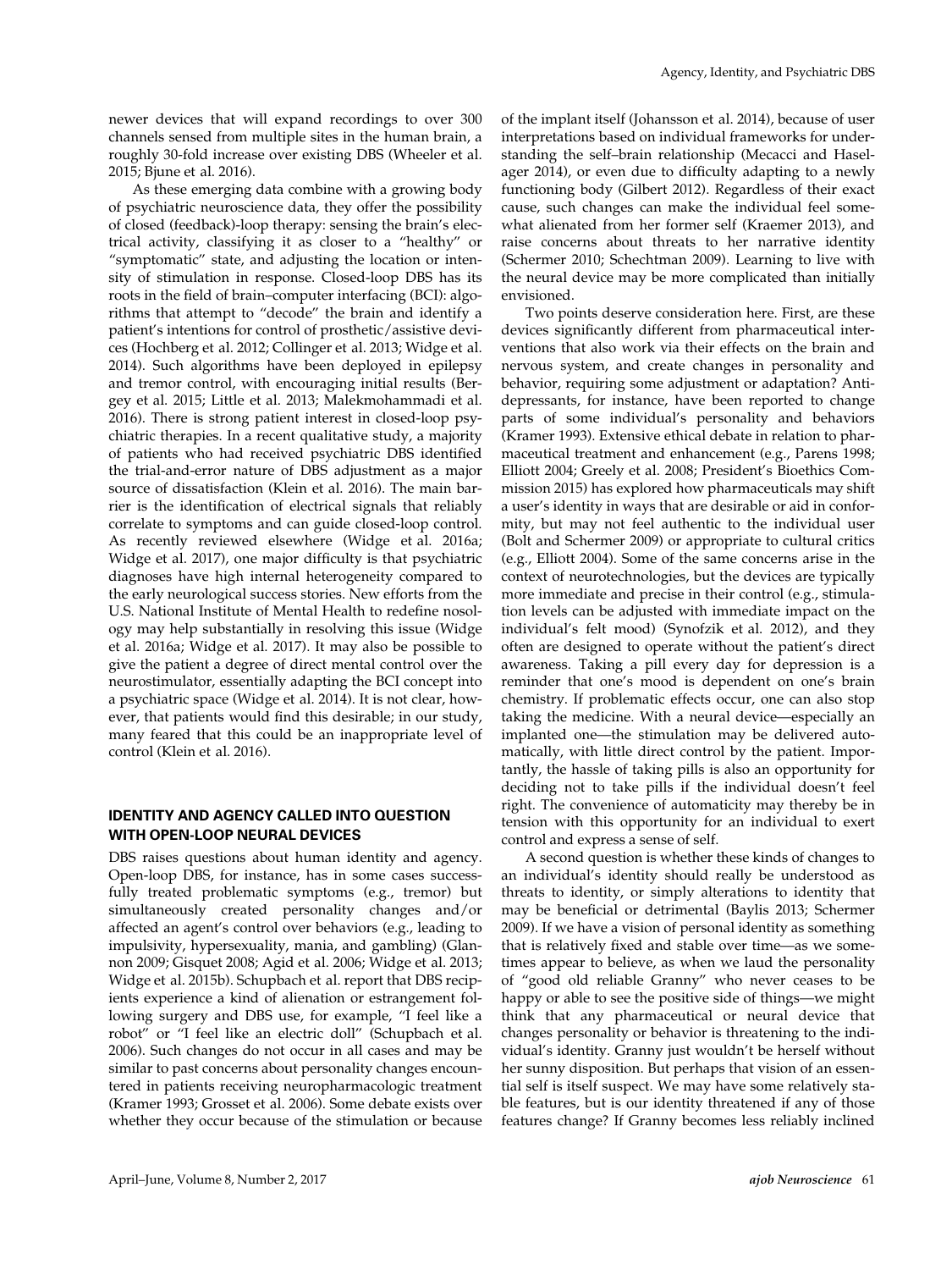to optimism (perhaps she reels after the loss of a dear old friend, or becomes increasingly disenchanted with the difficulty of navigating a technologically sophisticated world and seems downright grumpy with its intrusions in her life), we still identify her as Granny; she's just Granny with some new attributes. She's changed, but not so much that her identity is at risk. After all, the rest of us do some of the work of holding Granny in her identity (Lindemann 2014).

This kind of dynamic and relational view of self and identity can account for the ways that we change when, for instance, we gradually lose track of memories and relationships that once defined us, or suddenly become impaired after an accident and learn to adjust to disabled life, or, more positively, gain a new colleague who helps to reinvigorate or redefine our research priorities. In this view, we don't have essential traits (without which we would no longer be) but rather we are the dynamic products defined by internal claims about how we understand ourselves and external allowances about who we can be. Our identities are negotiated and in flux.

Baylis notes, "Relational identity is a dialectical process aimed at achieving equilibrium—some kind of temporary and temporizing balance between self-ascription and ascription by others (others who are part of one's familial, social, cultural, and political clusters of meaning and belonging)" (Baylis 2013, 518). Equilibrium here is not constant, but ephemeral; it has to be renegotiated in light of new "events, experiences and perceptions" (Baylis 2013, 519). New experiences might include loss of loved ones, the start of new personal relationships, the onset of disease or a new impairment, or, for our purposes here, the implantation of neural devices. Any change in one's embodiment, relationships, or circumstances may then occasion a potential shift in identity, but such shifts are often simply part of life. We define and redefine ourselves through our experiences, sometimes struggling to be who we want to be, and at other times accepting who we are, or are allowed to be (Lindemann 2014; Parens 2014).

Given this dynamic understanding of identity, how should we think about personality and behavioral changes that sometimes accompany the use of DBS? Clausen (2008) notes the difficulty in ascertaining what would indeed constitute a threat to identity:

Identifying precise criteria for distinguishing acceptable shifts in personality from ethically problematic alterations of a person's identity remains extremely challenging. This is true because personality and personal identity are not fixed entities that can be examined and preserved. Rather than constituting a solid ground or a fixed structure, personality and personal identity are dynamic constructs that need to be actively established over and over again. (1497)

Still, perhaps we could point to the cause of the changes as morally significant. If one acquires new personality traits or behaviors over time, as a "consequence of natural personal development" (Schechtman 2009)—as might be the case when someone gets more cantankerous with age, or decides not to continue athletic pursuits given an aging body—we might think that is just part of dynamic identity. When the changes are somewhat rapidly and artificially induced by implanted electrodes (or for that matter, by medications or non-implantable brain stimulation, e.g., transcranial magnetic stimulation), we may have cause for concern. These changes can feel externally imposed when they demand a more rapid pace of integration than familiar means of volitionally induced change (e.g., psychotherapy).

Baylis (2013), however, rightly notes that rapid and artificially induced changes need not be a problem for identity so long as the individual requests and endorses the consequent change. You can go to AA (Alcoholics Anonymous) meetings and, over time, proclaim yourself an ex-alcoholic; most people won't see this change as a threat to your identity. Alternatively, perhaps one day you can consent to the implantation of a DBS that will take away your alcoholic urges, and you will declare yourself an ex-alcoholic. Should we be worried about the latter option, simply because it changes your behavior more quickly, and not clearly as a consequence of "natural personal development"? Both changes alter your behavior, and you may endorse both changes, even though only one of them has a more immediate effect that seems, at first, to take you out of the loop. Still, if you request the DBS, then you are choosing to manage your condition—you're using a tool available to you—and you are still generally in charge of how things go for you.

If the DBS does not help you to achieve the goal you intended, or if it makes you feel unlike yourself (as some patient reports suggest), would we thereby be warranted in saying it threatens your identity? Again, Baylis (2013) seems to suggest that we would not. It alters your identity, but alterations to your negotiated identity happen throughout life—you get a new job, you are in an accident that leads to an impairment, you lose visual acuity with age, and so on—and many of them are not in your control. Your life doesn't always go as planned, so you have to renegotiate your identity in light of changes to your embodiment, your relationships, or your social context. Unwanted changes, then, simply force us to reimagine or shift our narratives; they are parts of our identities, rather than threats to our identities. If this reading of Baylis is fair, the choice to get a DBS to try to achieve a goal—for example, getting rid of tremor, even if that effort in turn makes your personality change somewhat—is but one, albeit new, element that becomes a part of your negotiated identity.

Still, something seems amiss here if the neural device itself causes changes to your identity that you do not endorse or desire. You presumably try to avoid events that would alter your identity in ways you do not prefer. You do your best to avoid accidents that could be identity-altering by wearing a helmet or seatbelt; you don't apply for jobs that you think will be bad for your healthy relationships. If you knew that a DBS device might significantly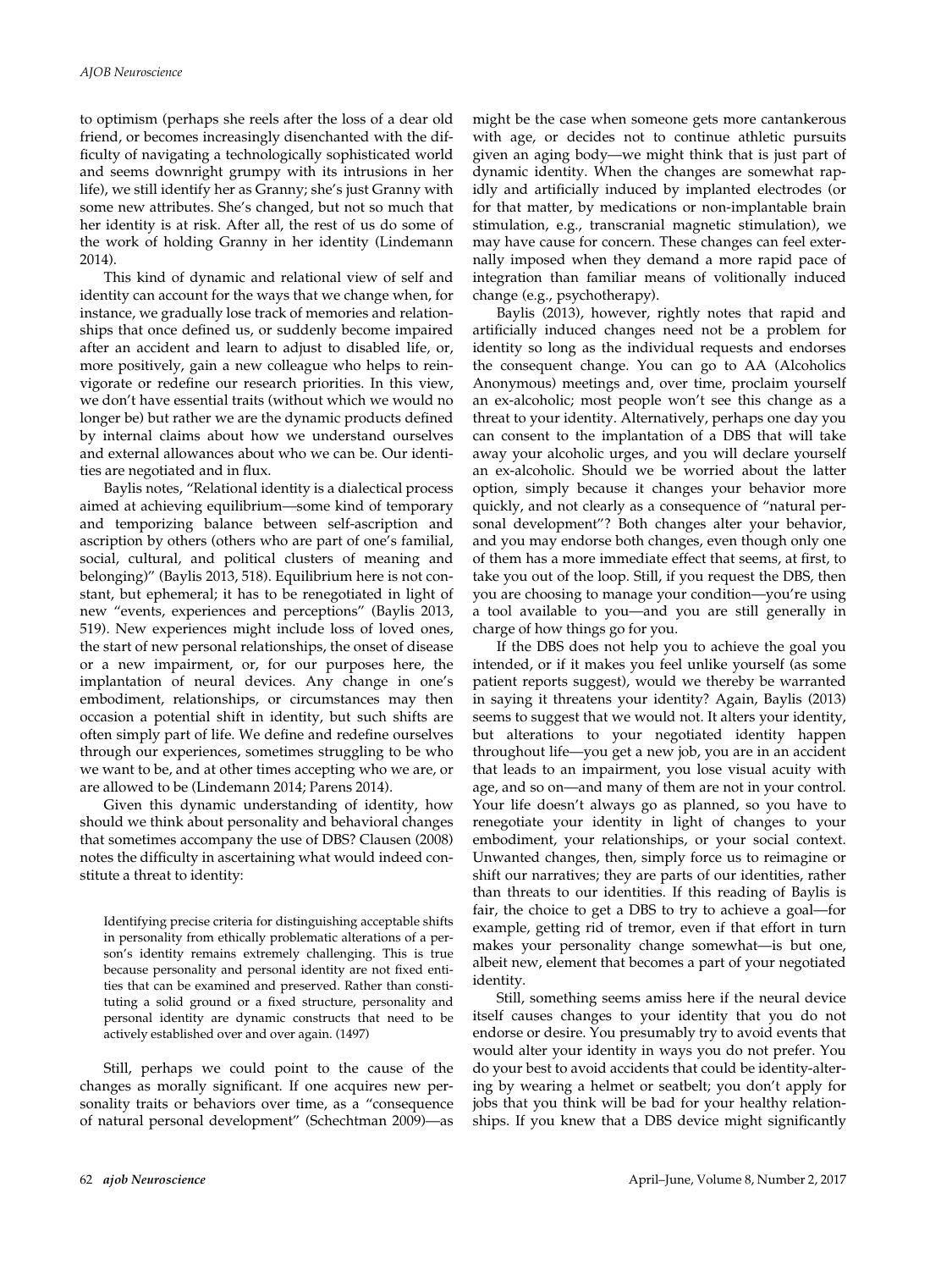alter your personality, such that you might not really feel like yourself anymore once you had it, you would presumably be reluctant to consent to the surgery, or at least have serious reason to carefully weigh the benefits against this cost. Even acknowledging Baylis's point about how identities are social and negotiated and not entirely in our control, we can preserve space for critiques of neural devices that alter identity in ways that individuals would not prefer, and thus constitute potential threats to identity.

Consider this case, presented by Lipsman and Glannon (2013):

A 70-year-old retired English professor who underwent bilateral DBS implantation for Parkinson's Disease returns to the clinic with his daughter. She has grown increasingly concerned over her father's behaviour since his surgery. He has become increasingly impulsive and emotionally labile, sometimes fluctuating from morose and depressed to euphoric. This is not in keeping with his previous mild-mannered, quiet personality. "It's as if he's someone else entirely," she reports, "he's there, and he's our dad, but not like we've always known him." When the patient was asked if he had noticed any differences, he answered "Nope ... but I do feel more energetic these days." He is otherwise neurologically intact, with his tremor and rigidity markedly improved. (466)

The man doesn't see a change in himself, but his loved ones do, and they despair over his new, more difficult personality. Although he does not recognize the change, his family's concerns signal a problem, and possibly one that he would have preferred to avoid. Had he been informed prior to surgery that his personality might become more difficult, more impulsive, would he have chosen to trade off his existing personality for the benefit of losing the tremor? This case demonstrates both the relevance of relational identities (for noticing when we are changing), and also the threats from undesired identity changes, even when no one questions that his basic identity—"he's our dad"—is still intact.

To be fair, Baylis argues that one kind of threat to identity that we ought to take seriously is when the agency (not just the personality or behaviors) of the individual is shifted. She expresses a concern about DBS "insofar as it is a threat to agency—the ability to make informed and rational choices—as when a person's actions do not flow from her intentions or beliefs but rather are the result of direct brain manipulation" (Baylis 2013, 524). Perhaps, though, personality, behaviors, and agency cannot be so precisely distinguished in practice, and thus the concerns expressed by individuals with neural devices may be, in this sense, rightly understood as worries about identity.

#### AGENCY AND OPEN-LOOP DBS IN PSYCHIATRY

Our group conducted a qualitative study of 14 participants in trials of open-loop DBS for treatment-resistant depression and OCD (Klein et al. 2016). Methods employed in the study have been previously described (Klein et al. 2016). Participants in a focus group and individual interviews were generally positive about their experience with DBS, but some expressed worries related to agency. In response to a question about how closedloop systems might maintain a good feeling for users, regardless of their circumstances (e.g., being at a funeral), one participant reported that she had this very experience with her openloop DBS, having gone to a funeral right after having had her settings programmed.

I just ... couldn't cry! ... I just was surprised by my kind of reaction to the whole kind of process. And that kind of bothered me, you know? I don't KNOW what it is—that's the whole thing—I don't KNOW, kind of what it is ... because you DON'T know what it is—IS it the device? Is it all the pills I'm on? Is it the circumstances I'm living in? And I can't tell the difference ... Problems concentrating or whatever, is it just ... which IS it? Should I, do I need to go in and have, like a tweak? ... I've had a setting change, I don't know, a month or more ago, and it's like, is THAT what's causing it? I've had sleep issues, I've been on stuff, I know all of the to-do's, but is it that I'm like anxious or nervous or worried? Or is it the device is maybe charged up too much? I can't tell.

Another participant recalled his experience with DBS and wondered whether he or the device was responsible for what he was—or wasn't—feeling.

I've begun to wonder what's me and what's the depression, and what's the stimulator. I mean, for example, I can be fine, and then all of a sudden ... and, and I might realize it later, I do something socially or interpersonally, just not right. I'll say something that is insensitive or just misread a person entirely, say something that either makes ME look like a fool, or, hurts them, or, something along that line. I can't really tell the difference. There are three things—there's me, as I was, or think I was; and there's the depression, and then there's depression AND the device and, it, it blurs to the point where I'm not sure, frankly, who I am.

This individual describes a sense of not being sure about his own control over his actions. The "all of a sudden" language suggests something that happens to him as compared to an action. Although his body moves in the absence of obvious intentions compelling the movement, it doesn't seem right to claim this as a mere happening (in the absence of other explanations of the action), so he reports confusion about whether he is, indeed, the de facto originator of the action. Similar concerns have been noted elsewhere. A participant in Schupbach et al. (2006) describes feeling as if under "remote control." Kraemer (2013) has suggested that such feelings can lead to a sense of alienation. Put simply, basic open-loop DBS in psychiatry can raise important concerns about agency.<sup>1</sup>

<sup>1.</sup> This raises a further question about whether feelings of alienation due to the experience of uncertain agency are harmful. Elsewhere, Kraemer argues that feelings of alienation are harmful because they signal inauthenticity (Kraemer 2011). Gilbert (2015a; 2015b), on the other hand, locates the harm of alienation in the felt powerlessness that can accompany a lost (or threatened) sense of agency. We owe this helpful point to a reviewer.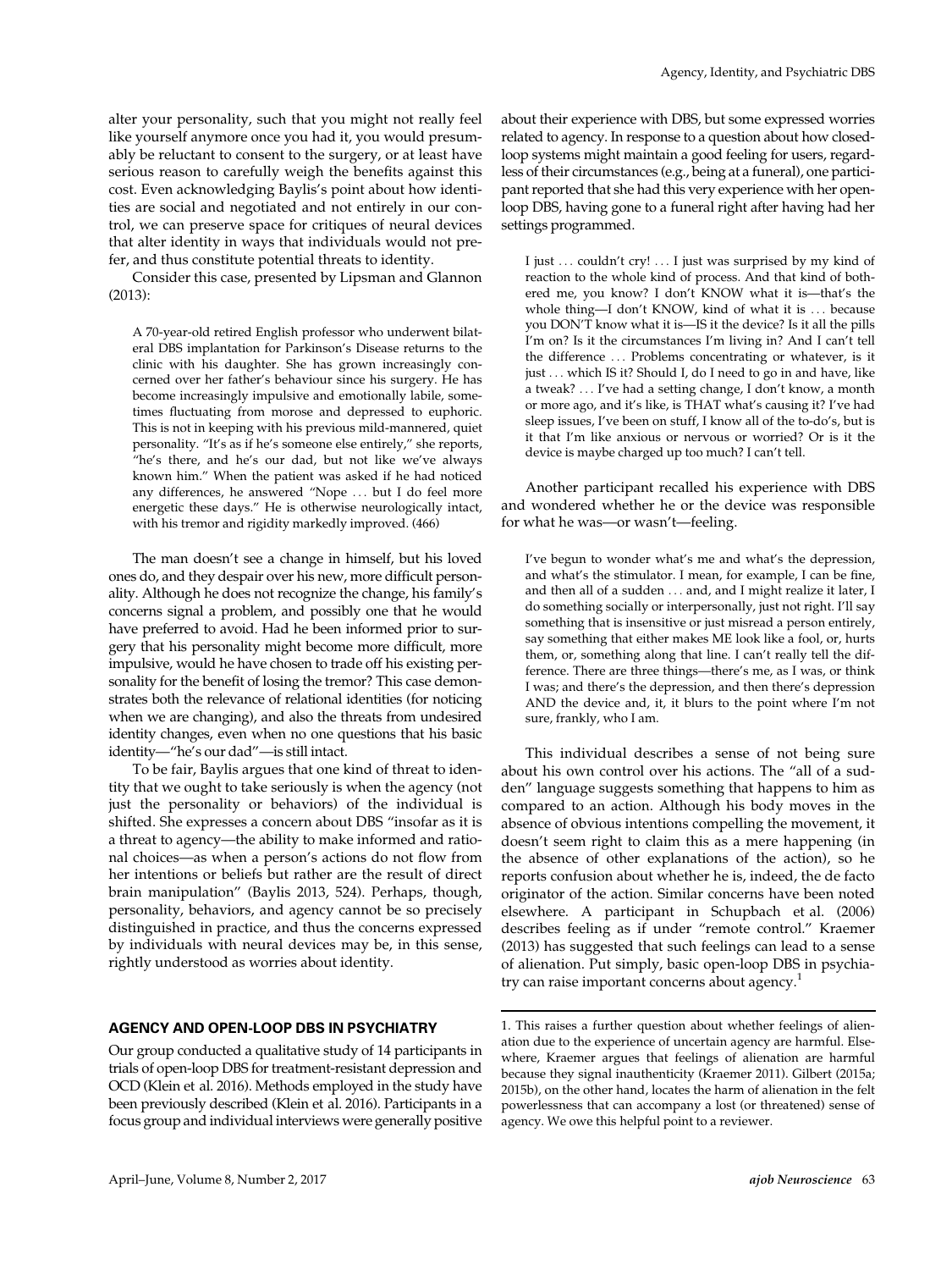To better understand what to make of these agency concerns, let's look briefly at what we mean by action and by agency in general. Commonsense thinking about action suggests that when we perform actions, we presume that we are in control of what our bodies do, even if the eventual consequences of our actions are, at least in part, out of our control. You can reach for a cup and pick it up—the act of an agent—and typically you know what the result will be. If the wind picks up suddenly and blows the cup away, or if someone bumps the table, moving it aside, your hand may not reach the cup. Nonetheless, you have acted as an agent, attempting to reach a cup. Of course, you might also act as an agent, reaching for the cup unconsciously, for instance, if you are unaware of your habit of clearing the table while talking after dinner. You wouldn't say that you consciously intended to take the cup in that case, but you nonetheless did reach for it, and it's clear that you acted. If we put strings around your arm and hand and pull on them to try to bring your hand to the cup, though, you are not an agent who reaches for a cup; you are simply a pawn in our cup-touching ploy. In the former cases, you act (first with intention, then not intentionally); in the final case, something happens to your body. The vast literature on action theory is filled with nuanced analyses of action. For our purposes, it makes sense simply to distinguish between actions you take, and things that merely happen to your body. Even so, on the action side, we can recognize differing levels of action (unconscious, purposeful or goal-directed, intentional, and autonomous) (Wilson and Shpall 2016).

In respect to agency, we can think of it as the capacity for or the exercise of the ability to act or refrain from acting. Entities have agency when they interact with others (agents or objects), and typically, agency is restricted to beings that demonstrate some intentionality (Schlosser 2015). Thus, prototypical cases of agency involve someone intending an action and doing it. As with the previous example, though, we might say that your clearing the cup from the table while talking after dinner consists of your exercise of agency even if you do not consciously intend (are unaware of your acting) to clear the table. You still undertake a goal-directed action.

Kellmeyer and colleagues helpfully simplify what we mean by an autonomous agent, suggesting that one must "(i) interact with objects or other agents; (ii) possess reliable heuristic and decision-making capacity; (iii) be the  $de$ facto originator of particular actions; and (iv) act in accord with her (its) beliefs" (Kellmeyer et al. 2016, 624). They recognize that not all agents will fully meet condition (iii), because, for instance, not everyone can initiate actions on their own (e.g., someone in a minimally conscious state may rely on a neural stimulating device to initiate or achieve an action) (see Fins 2015). Further simplifying, they suggest that "personal autonomy arises from the subject's experience of congruence of motive and action, which gives rise to the feeling of individual agency" (Kellmeyer et al. 2016, 624).

Based on this understanding of agency, we can see how open-loop neural devices, such as traditional DBS, might complicate our sense of agency. If you get an implanted device and then experience changes in how you relate to others or the environment that seem out of character, an incongruence between motive and action may emerge. This is the phenomenon that some participants in our study seem to be describing.

### VOLITIONAL AND CLOSED-LOOP CONTROL AND **AGENCY**

As described in the preceding, brain–computer interface technology is now being combined with DBS to treat neurological and psychiatric conditions. BCI systems whether wearable or implantable—record and decode electrical brain activity and translate it into signals that can then be used to control a variety of targets: a robotic arm, a computer cursor, a prosthetic arm, a wheelchair, and so on. Current research efforts are targeted toward using information extracted from implanted electrodes to modulate stimulation through DBS-like electrodes. While DBS has been explored for a variety of conditions, including movement disorders, epilepsy, obesity, Tourette's syndrome, addiction, and anorexia nervosa, interest has also turned to treatment of psychiatric symptoms, such as those found in depression and obsessive compulsive disorder. The promise of combining DBS with BCI is to create closed-loop systems: where information is gleaned from the brain to allow more effective and timely intervening in the brain (Klein and Nam 2016). In light of failed trails of open-loop DBS for depression, there is a growing belief that adding closed-loop technology to DBS represents a promising path forward (Widge and Dougherty 2015; Widge et al. 2017). One rationale for closed-loop technology is that it could enhance a sense of agency (Goering 2015; Gilbert and Cook 2015; Glannon and Ineichen 2016).

The promise of agency enhancement can be seen most easily in closed-loop BCI for motor control. If the device allows a person to control a robotic arm with her motor intentions, and then returns sensory feedback (e.g., from a glove covered with sensors) to the user's brain, we can imagine the user's overall experience being more complete. The return of sensory feedback to the brain would allow the individual to orient the arm with more robust input, and would give the user the sensation of feeling whatever the arm touches. Coordinating all these signals might be difficult, and given the ways that our brains typically function, neural engineers are interested in using devices with machine learning to allow for finer control and smoother integration.

As an example, we might think of how a baby learns to move her arms and to grasp an object with her hand. It takes practice. Orientation, depth perception, grip, and so on all require significant trial and error. A person using a BCI has to learn how to imagine the trigger for the movement, to concentrate to make the signal clear, and then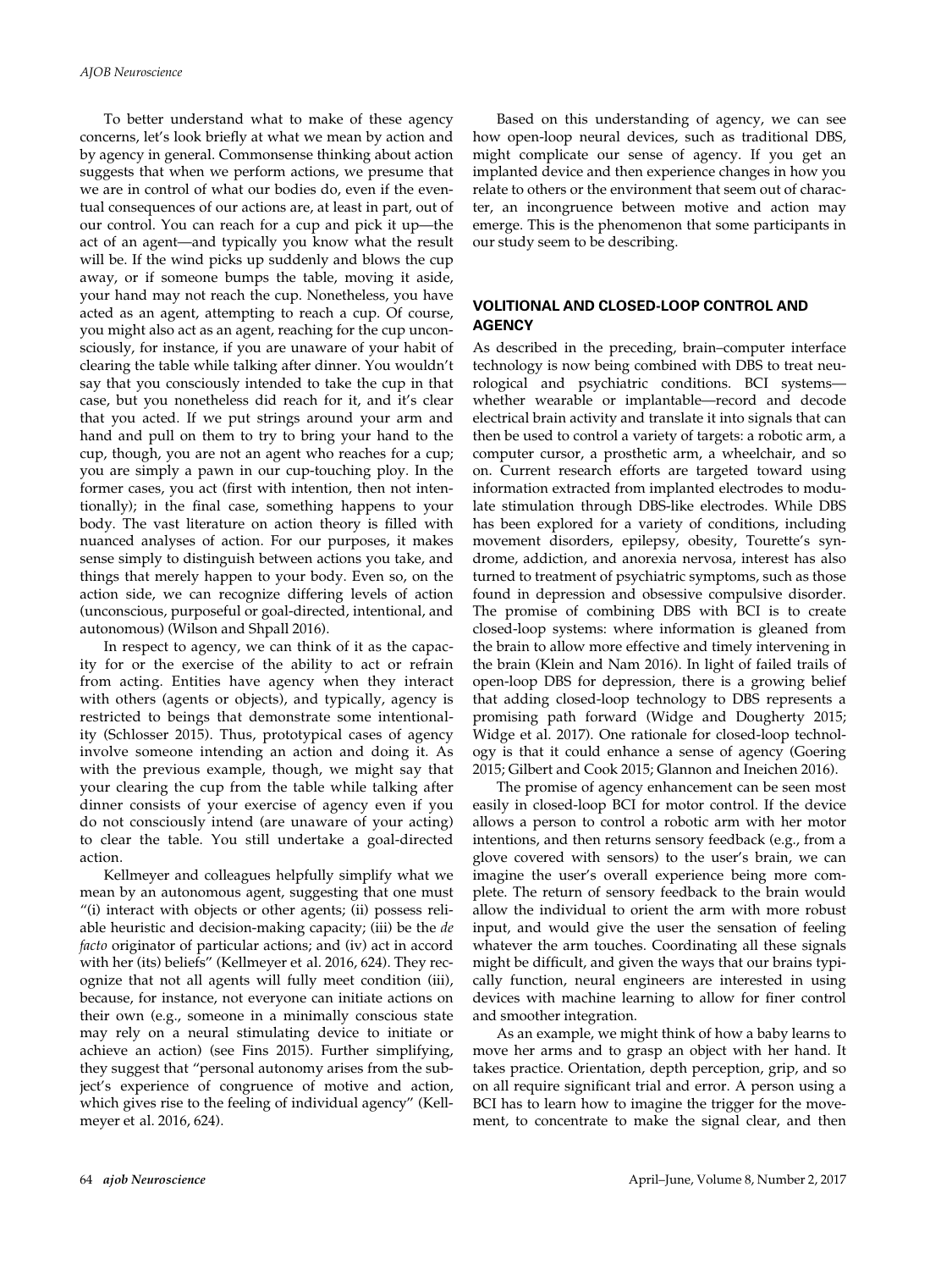perhaps to perform several different "actions" in order for "reaching and grasping the cup" to be performed (each of them requiring information about orientation, grip, etc.). Adaptive machine learning systems built into neural prosthetics might be able to interpret and predict intended motions, using something like the autocomplete function that allows for faster texting and typing, but here autocompleting a motion rather than a word. This could be a valuable addition to the device because it takes some of the required effort away from the user and allows the device to take over some of the processing. In this way, a closedloop device could be seen as supporting agency.

The idea that a closed-loop system could generally support agency is also a rationale supporting use of BCI seizure-control systems. Gilbert (2015) and Hoppe et al. (2015) both suggest that patient preferences often depend on how much the different systems interfere with or support the user's daily activities (whether they enhance or detract from the user's ease). Perhaps users would be willing to sacrifice some level of local control over the device in favor of having greater capacity to do what they want more broadly. Additional empirical work in this area will be important. Understanding what would count as reasonable trade-offs for the user must be part of the design process, and it might seem that a system that offers options to the user would be preferable. But the upshot is that on balance such closed-loop systems could enhance an individual's agency.

However, there are ways in which closed-loop systems would seem to complicate, if not undermine, agency (Klein et al. 2015). Here again, we might imagine that the user who reaches for a cup, intending to crush it for effect (rather than pick it up for use), might find herself fighting the device, which interprets her intention as reach and grasp to pick up. Perhaps this is merely a technicality—an engineering specification that could be improved over time, such that finer degrees of control and more nuanced identification of intentions would be possible. But even if they are much improved, the agent using the device may still sometimes doubt whether or not she is the author of her action, given that the device may operate in ways that are not transparent to her.

The prospect of undermined agency would seem to be even more complicated in applying closed-loop technology to DBS for psychiatry, where a disconnect can open between feelings and responsiveness to circumstances. Returning to the example of attending a loved one's funeral, the individual's capacity to regulate her mood perhaps not a fully conscious capacity—for the occasion might seem off. Interestingly, depression itself seems not to allow this normal range of emotional responsiveness. Is closing the loop on a device to treat depression a way of changing the baseline (positively), but not the capacity for responsiveness? One might well prefer the more positive frame of mind if forced to choose, but recognize the loss as significant nonetheless, and potentially agency-undermining. One participant in our study noted, "If that's the situation, this [hypothetical] person that you're describing, that

she goes to a funeral and she doesn't have the same sadness that she'd [normally] notice for her grandma, then, if that's a side effect, I would think that, you know, people would be kind of (chuckles lightly) be okay with that side effect." Still, even if you don't feel sad at a funeral of a loved one, will you always know to attribute that to your DBS, or might you start to question your feelings for the deceased, and the significance of your relationships? Iterative cycles of feedback outside conscious awareness may lead to a drift in responsiveness to the environment or to other people that goes unnoticed by me until an extreme circumstance (e.g., a funeral) makes it evident. Hence, Kraemer's concern with alienation resurfaces.

One approach to this agency problem might be to opt instead for volitional control systems or closed-loop systems with discrete opportunities for volitional input. Such forms of volitional input would go beyond giving individuals the ability to shut off a device in an emergency or choose between a few preset stimulation settings, as some DBS devices currently allow (Widge et al. 2014). As Kellmeyer and colleagues note in discussing fully closed-loop BCI systems (with no volitional control) for seizure detection and treatment, this option "has the advantage of convenience—the machine operates independently to reduce the risks of seizure—but the disadvantage of leaving the patient out of decisions regarding whether to act in response to an increase in seizure risk" (Kellmeyer et al. 2016, 626). They suggest that the alternative—leaving the subject in the loop—might be accomplished by an external device (e.g., a traffic light-like warning system, perhaps worn on a watch or other external device) that could signal the approach of a seizure, to allow the individual to decide how to respond (to stop riding a bike, take medicine or not, etc.). An analogous example from work in motor control is a closed-loop DBS system developed for essential tremor, in which neural patterns portending tremor onset are detected and in turn trigger increased stimulation to abort tremor (Brown et al. 2016). One can imagine the agent staying "in the loop" by being notified via watch or other device when the stimulation would begin or be increased, and/or by being able to reject the stimulation, whether by pressing a button or by removing the watch. Stimulation, in these instances, could be offered to the user as an option to help control the tremors, and the user could decide case-by-case whether she prefers to make use of the assistance.

Still, it is clear that except in limited contexts, the "completely closed loop" versus "partially closed loop" dichotomy is a false choice. A closed-loop system almost always involves some volitional input. A closed-loop system is influenced by acts of will, whether by engaging in physical activity (e.g., running), imbibing a glass of wine, indulging in a romantic movie, reminiscing about one's youth, or attending a funeral. Our volitional input into closed-loop systems may lack precision (how will a good run affect your mood today?), but, similarly, it is doubtful also that effects of device-mediated volitional control will have precisely intended effects on closed-loop systems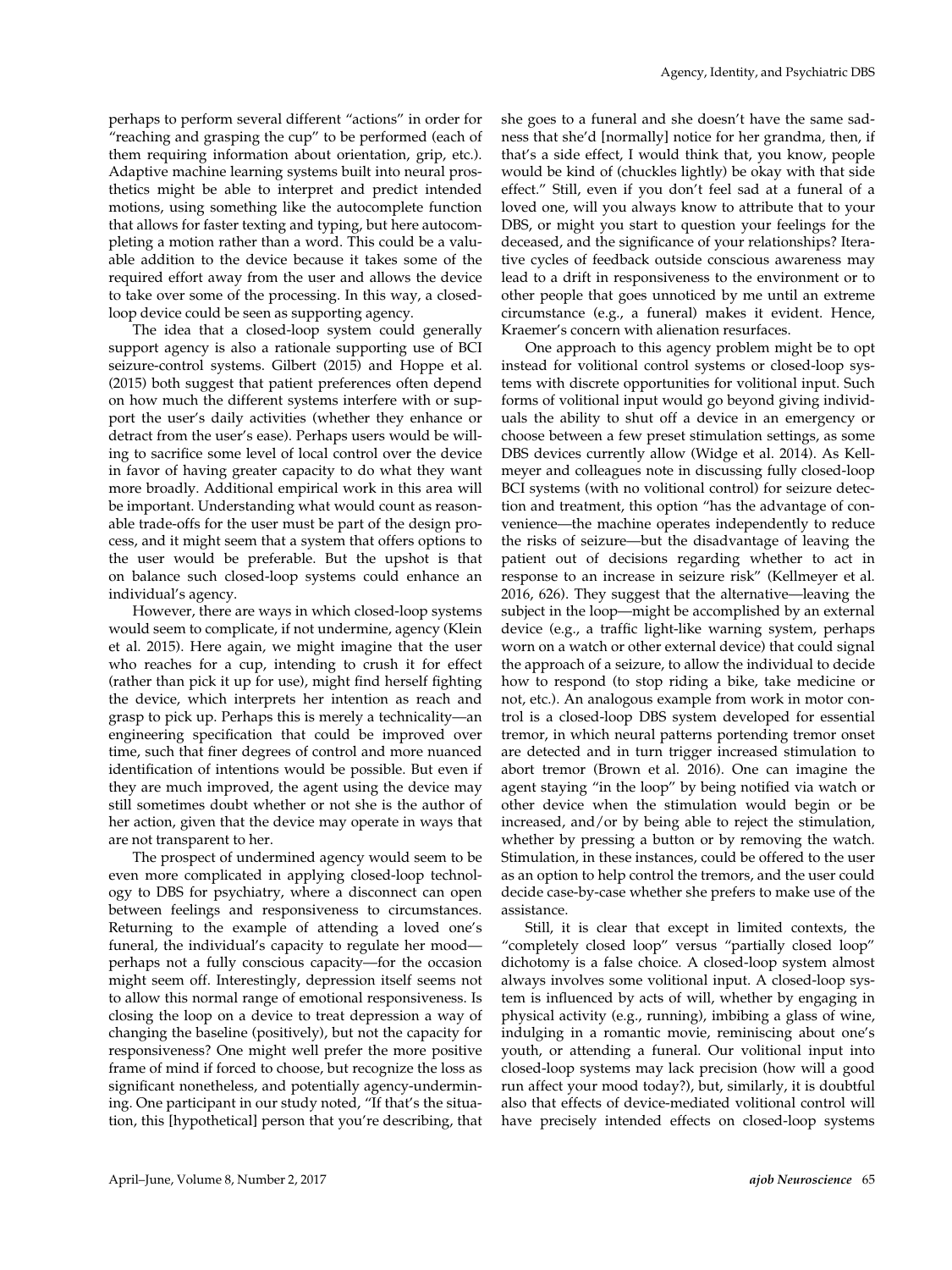either. On the other side, in the normal course of daily life our cognition, affect, and mobility are governed, in large part, by biologically ingrained closed-loop systems. Our self-conscious acts of will—whether handing a glass of wine to a dinner guest or jumping into a conversation are always conducted against a background of subconscious cognitive, affective, and bodily processes governed by these closed-loop systems. The complex interplay of closed-loop and volitional control is evident in the limited control that individuals with BCI can currently exert over robotic arms (Wodlinger et al. 2015). Adding degrees of freedom and easier and more fluid control of robotic movement will require, at least in part, a better scientific understanding of where volitional control leaves off and closed-loop control begins (and vice versa) (Widge et al. 2010).

The provision of volitional regulator switches for closed-loop systems does not solve the more fundamental problem that patients may not always recognize an agency loss as such. The individual who over time drifts into compulsive gambling (and identifies with this avocation) or into hypomania may not feel that she has a loss of agency at all, but is simply acting as she wants. She may mistakenly believe that she has agency, or she—and those around her—may simply be uncertain. As we have already encountered, Baylis (2013) gives voice to a species of this concern when she notes that neural devices are a threat to agency when they involve a kind of "brain manipulation." Changes to personality not easily articulated by the individual (i.e., the story the individual tells won't easily accommodate them) and induced in a way that bypasses agency are thus problematic. They represent a substantive threat to the individual. But what is problematic about an appeal to brain manipulation is that it lacks identifiable boundaries. Since we lack brain proprioception (Haselager 2013), how are we to know when brain manipulation is at play and not a natural personality drift due to a closed-loop system? The appeal to "brain manipulation" renames the problem of agency but offers little help in identifying or addressing it.

#### RELATIONAL AGENCY AND AT-RISK AGENCY

If we think about the agent in a relational way, we may have a way to address some of the concern surrounding agency and closed-loop technology. Acting autonomously may mean that you develop your motives through dialogue with others, that your motives are not entirely your own, and that even your actions may be shared in some sense. In a simple case, if you aim to clean the gutters out, and someone holds the ladder for you, you are supported in your agency related to gutter cleaning. In still more directly collective agency, say a shared project of going for a walk together, a loved one may not simply support you, but also share a collective intention that will be thwarted if one of you fails in your action (Gilbert 1990). Linda Barclay (2000) suggests that in relational agency, we often have a "shared task" that we do "in concert and conversation with others" (Barclay 2000, 68). Given relational agency, an individual's agency (connecting her motives and actions) can be supported through and entwined with a variety of external others. This is illustrated by another participant in our study who describes ways in which her agency is bound up with her family. She says: "So, there's people in my family that (sighs) ... sometimes question, you know, how much of it is me anymore and how much of me is, you know, being programmed. So that's been a, that's a hard thing to deal with sometimes, but, you know, like I said, I'll take it over what I had." Here the individual highlights the fact that her family members question whether she is in charge of her actions, or whether she is "being programmed" by the device to act. What is notable in this quote is the way in which others are involved in helping us identify and evaluate the effect that implanted devices can have on agency.

If we understand ourselves as relational agents, who rely in significant ways on others to help form and hold us in our identities, and to help us exercise our agency and autonomy, we can see identifying and evaluating instances of "brain manipulation" as merely part of holding us in our identities. We expect our loved ones to point out when we are at risk of manipulation, as we may not recognize manipulation until we are in too deep. This is familiar enough in our everyday relationships. If your new love interest turns out to be controlling and isolating, but you can't see it well—he's charismatic and focused on you, and you see his actions only as evidence of his love—you may need the other people who know you well to help make you aware of how this new relationship is changing you for the worse. They can help you reclaim your agency in the face of this controlling other. You can certainly push back against a friend's admonition and reject the label of manipulation—you may indeed know what you are getting yourself into—but the friend's intervention is valuable for making you take this extra step. The extra set of eyes and willingness to exercise tough love do not usurp your agency, or guarantee it. At best, and of critical importance, it supports and nurtures your agency. Put another way, a relational account of agency allows us to deal with "brain manipulation" type concerns by providing a check on instances where agency is at risk.

A more fundamental question may be whether we want to frame the concern about agency in terms of "brain manipulation" at all. There is a way in which the device is just doing what we want it to do. As discussed earlier, we want the device to become unobtrusive, to seamlessly integrate into our daily lives. In part this is because there are cognitive, social, and emotional burdens that we experience when tools fail to recede into the background of our practice. If you are given a new technology to make your life easier—from an electric mixer to a smart prosthetic—but getting it to work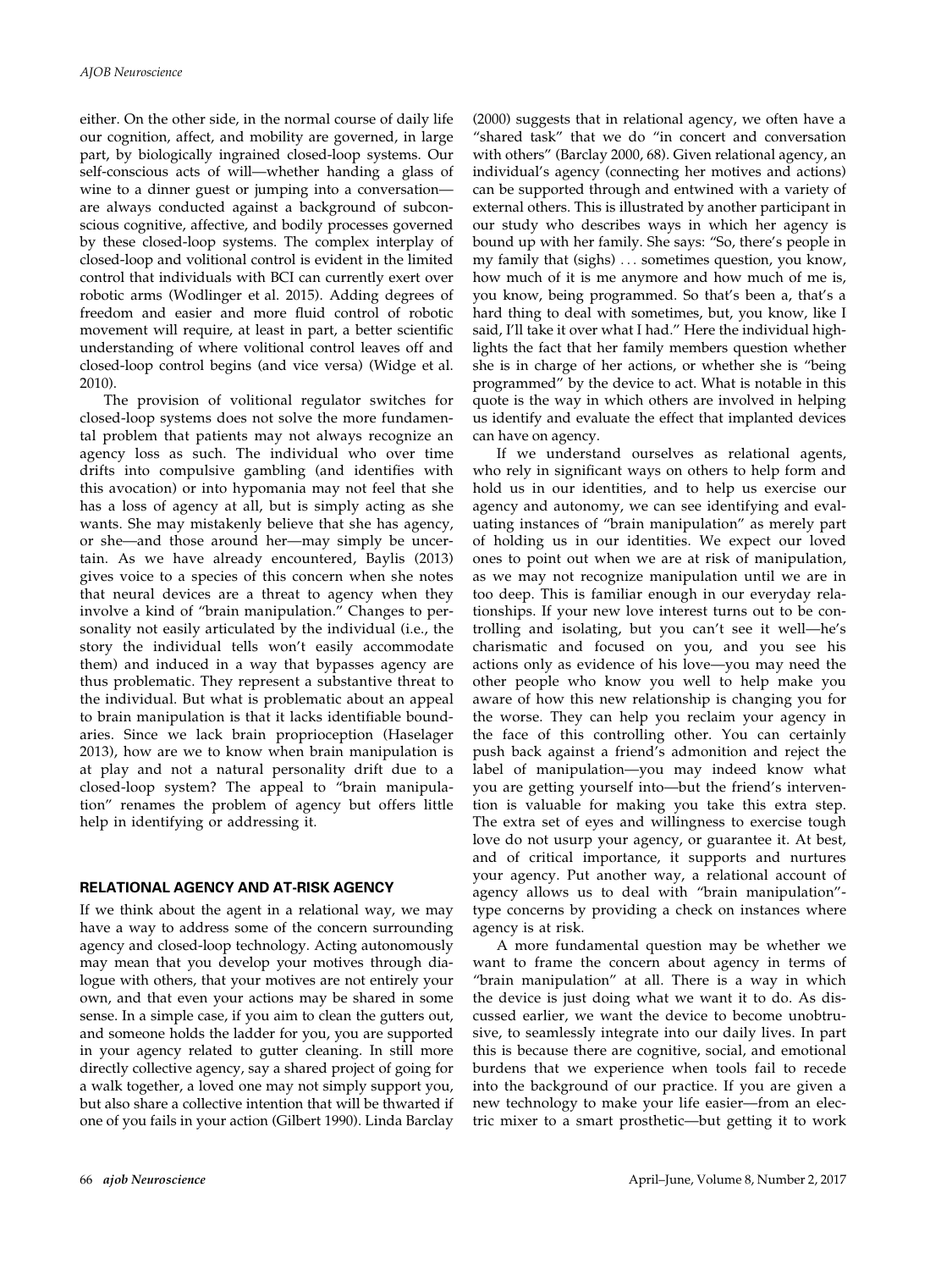takes great effort, and the learning curve is steep, then you are more likely to resort to simpler tools that are reliable and easy to use. Further, these are devices that are freely chosen by patients for the potential benefits that they purport to offer, some of which are benefits, as we have discussed, that redound to agency itself. By characterizing these devices as inherently involving forms of brain manipulation (or similar), we may undermine earnest patient efforts to incorporate these devices into their "body schemas" (Heersmink 2013) and into "structures of decision-making and acting" (Clausen 2008). The language of manipulation signifies devices as objects to be feared and kept at a healthy distance.

Rejecting the label of brain manipulation does not obviate the underlying concern about agency, but it may leave open a door to another way to address this. If we take a more neutral stance on neural devices, we see that it is possible—and maybe advantageous—to extend a relational account of agency to include devices themselves. Neural devices can be tools that support agency, not wholly unlike how friends, family, and others support agency. As a closed-loop device integrates more fully into daily life, we can imagine such a device stepping in to support the user in achieving her aims. This isn't to say that the device is a friend, but rather that we all rely on other people and things (including devices like cell phones, computers, etc.) to support our activities and actions. Here again, we retain the capacity to push back against these others who support us—we can refuse to listen to friends, argue with family members, and silence our buzzing smartphones. Some might argue that the devices themselves could have a kind of agency. Our point is only that the devices can serve to support an individual's agency in significant ways, not wholly unlike the kinds of support the individual receives from other agents.

Neural prosthetic devices have the potential to affect our identities, perhaps supporting us so that we can be who we want to be, but perhaps also changing us in ways we wouldn't want, even to the point of challenging our identity and/or agency. In this they are not entirely different from other people. We may not always realize when we change—it may take a friend or family member to notice that we have become despondent, upset, or anxious. Relational agency relies on certain features of connection and intertwined action that are most conspicuous in our relationships with friends and family. But just because we notice them in relation to people, and in fact see them most clearly in respect to people, does not mean that we can't imagine other ways of supporting agency more broadly (i.e., in the construction of adaptive neural devices). If we view neural devices as part of our relational agency, then we will still want the user (perhaps in conjunction with her family and friends) to have the capacity to maintain authority over the device, and perhaps—when necessary—to reclaim her authority from the device.

So too, with neural devices, we will need to rely on friends and family to help us identify how the devices may be changing us for the worse rather than supporting us in ways that enhance our agency (Goering  $2014$ ).<sup>2</sup> The Asimov laws of robotics may apply here: A robot shouldn't control a human being, but rather must obey the orders given it by human beings, except where such orders would injure or cause a human to come to harm. The human being who should be giving the orders to a neural device ought to be the individual in whom it is implanted, unless she has reason to think that unwise. As with robots, neural devices can help to aid and support us, but should do so only in ways that allow us to maintain our relational agency.

#### **CONCLUSION**

Next-generation neural devices that incorporate closedloop control schemes will challenge existing notions and norms of agency. Emerging neural technology may be threatening to agency in some ways—we may feel at times "out of the loop" and as if we have lost moment-tomoment control of our emotions or bodily movements. Yet what we have argued here is that just as our friends may be supporting or controlling of our agency, so too can neural devices be enhancing or threatening to our agency. We can use our understanding of the ways in which our everyday agency is relational to better recognize when a device is supportive, and when it is undermining (or perhaps a bit of each). The example of closed-loop DBS for depression and obsessive-compulsive disorder illustrates this complexity. Closed-loop neural devices—in psychiatry and beyond—may be developed to be the kinds of devices that support our agency, much as we rely on our friends to support our agency.

### FUNDING

This study was supported by a grant from the National Science Foundation.  $\blacksquare$ 

#### **REFERENCES**

Agid, Y., M. Schüpbach, M. Gargiulo, et al. 2006. Neurosurgery in Parkinson's disease: The doctor is happy, the patient less so? Journal of Neural Transmission 70(Suppl.):409–14.

Barclay, L. 2000. Autonomy and the social self. In Relational autonomy, ed. C. Mackenzie and N. Stoljar, 52–71. New York, NY: Oxford University Press.

2. One worry to consider here is that our relationships with other people may change, given the presence of a neural prosthetic device. For instance, some participants in Klein and colleagues' (2016) focus group noted that having the implant affected how their family members perceived them and their concerns: "I think there's this expectation which I find with my family, that, if you're not feeling well, 'go flip a switch and you'll be better' or 'Go get your settings adjusted!' That's [my family's] answer to everything!"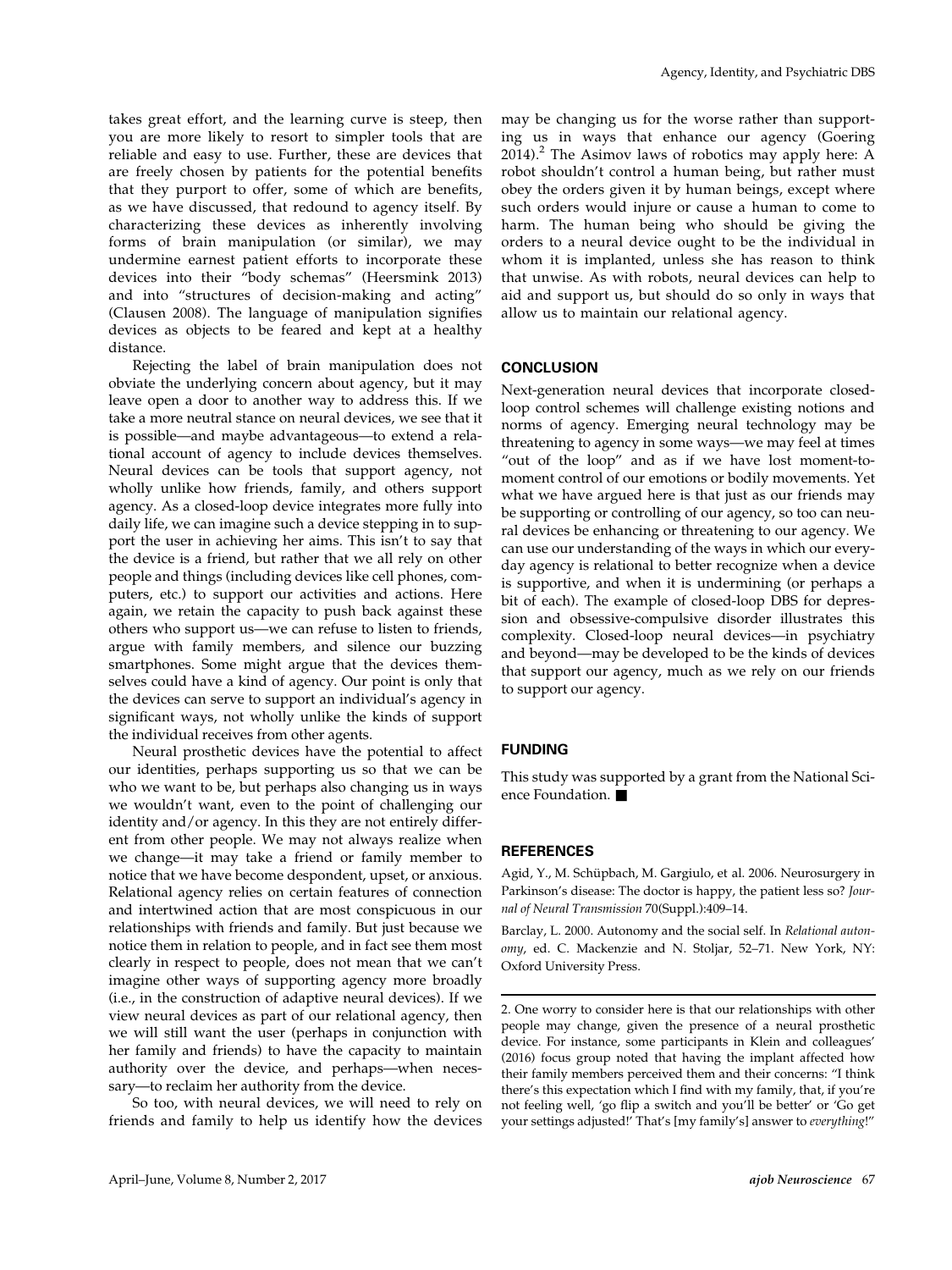Bahramisharif, A., A. Mazaheri, N. Levar, P. R. Schuurman, M. Figee, and D. Denys. 2016. Deep brain stimulation diminishes cross-frequency coupling in obsessive-compulsive disorder. Biological Psychiatry 80(7):e57–58.

Baylis, F. 2013. 'I am who I am': On the perceived threats to personal identity from deep brain stimulation. Neuroethics 6:513–26.

Benabid, A. L., P. Pollak, D. Hoffmann, et al. 1991. Long-term suppression of tremor by chronic stimulation of the ventral intermediate thalamic nucleus. Lancet 337(8738):403–6.

Bergey, G. K., M. J. Morrell, E. M. Mizrahi, et al. 2015. Long-term treatment with responsive brain stimulation in adults with refractory partial seizures. Neurology 84:810–17.

Bergfeld, I. O., M. Mantione, M. L. Hoogendorn, et al. 2016. Deep brain stimulation of the ventral anterior limb of the internal capsule for treatment-resistant depression: A randomized clinical trial. JAMA Psychiatry 73(5):456–64.

Bjune, C. K., T. F. Marinis, T. S. Sriram, et al. 2016. Packaging architecture for an implanted system that monitors brain activity and applies therapeutic stimulation. Journal of Microelectronics and Electronics Packaging 13(2):64–70.

Bolt, I., and M. Schermer. 2009. Psychopharmaceutical enhancers: Enhancing identity? Neuroethics 2:103–11.

Broadway, J. M., P. E. Holtzheimer, M. R. Hilimire, et al. 2012. Frontal theta cordance predicts 6-month antidepressant response to subcallosal cingulate deep brain stimulation for treatment-resistant depression: A pilot study. Neuropsychopharmacology 37:1764–72.

Brown, T., M. C. Thompson, J. Herron, A. Ko, H. Chizeck, and S. Goering. 2016. Controlling our brains—A case study on the implications of brain computer interface-triggered deep brain stimulation for essential tremor. Brain Computer Interfaces 3(4):165–170. doi:10.1080/2326263X.2016.1207494

Clausen, J. 2008. Moving minds: Ethical aspects of neural motor prostheses. Biotechnology Journal 3:1493–501.

Collinger, J. L., B. Wodlinger, J. E. Downey, et al. 2013. High-performance neuroprosthetic control by an individual with tetraplegia. Lancet 381(9866):557–64.

Dougherty, D. D., A. R. Rezai, L. L. Carpenter, et al. 2015. A randomized sham-controlled trial of deep brain stimulation of the ventral capsule/ventral striatum for chronic treatment-resistant depression. Biological Psychiatry 78:240–48.

Elliott, C. 2004. Better than well: American medicine meets the American dream. New York, NY: Norton & Norton.

Fins, J. J. 2015. Rights come to mind: Ethics and the struggle for consciousness. New York, NY: Cambridge University Press.

Gilbert, F. 2012. The burden of normality: From 'chronically ill' to 'symptom free'. Journal of Medical Ethics 38:408–12.

Gilbert, F. 2015a. A threat to autonomy? The intrusion of predictive brain implants. AJOB Neuroscience 6:4–11.

Gilbert, F. 2015b. Self-estrangement & deep brain stimulation: Ethical issues related to forced explantation. Neuroethics 8 (2):107–14.

Gilbert, F., and M. Cook. 2015. Are predictive brain implants an indispensable feature of autonomy? Bioethica Forum 8(4):121–27.

Gilbert, M. 1990. Walking together: A paradigmatic social phenomenon. Midwest Studies in Philosophy 15(1):1–14.

Gisquet, E. 2008. Cerebral implants and Parkinson's disease: A unique form of biographical disruption? Social Science and Medicine 67:1847–51.

Glannon, W. 2009. Stimulating brains, altering minds. Journal of Medical Ethics 35:289–92.

Glannon, W., and C. Ineichen. 2016. Philosophical aspects of closed-loop neuroscience. In Closed loop neuroscience, ed. A. Hady, 259–70. New York, NY: Academic Press.

Goering, S. 2014. Is it still me? The extended relational me. AJOB Neuroscience 5(4):50–1.

Goering, S. 2015. Stimulating autonomy: DBS and the prospect of choosing to control ourselves through stimulation. AJOB Neuroscience 6(4):1–3.

Goodman, W. K., K. D. Foote, B. D. Greenberg, et al. 2010. Deep brain stimulation for intractable obsessive compulsive disorder: Pilot study using a blinded, staggered-onset design. Biological Psychiatry 67:535–42.

Grosset, K. A., G. Macphee, G. Pal, D. Stewart, A. Watt, J. Davie, and D. G. Grosset. 2006. Problematic gambling on dopamine agonists: Not such a rarity. Movement Disorders 21 (12):2206–8.

Greely, H., B. Sahakian, J. Harris, et al. 2008. Towards responsible use of cognitive-enhancing drugs by the healthy. Nature 456 (7223):702–5.

Greenberg, B., L. Gabriels, D. Malone, et al. 2010. Deep brain stimulation of the ventral internal capsule/ventral striatum for obsessive-compulsive disorder: Worldwide experience. Molecular Psychiatry 15:64–79.

Haselager, P. 2013. Did I do that? Brain–computer interfacing and the sense of agency. Minds and Machines 23:405–18.

Heersmink, R. 2013. Embodied tools, cognitive tools and brain– computer interfaces. Neuroethics 6(1):207–19.

Hochberg, L. R., D. Bacher, B. Jarosiewicz, et al. 2012. Reach and grasp by people with tetraplegia using a neurally controlled robotic arm. Nature 485(7398):372–5.

Holtzheimer, P. E., M. E. Kelley, R. E. Gross, et al. 2012. Subcallosal cingulate deep brain stimulation for treatment-resistant unipolar and bipolar depression. Arch Gen Psychiatry 69(2):150– 58.

Hoppe, C., M. Feldmann, B. Blachut, B. R. Surges, C. E. Elger, and C. Helmstaedter. 2015. Novel techniques for automated seizure registration: Patients' wants and needs. Epilepsy & Behavior 52(Part A):1–7.

Johansson, V., M. Garwicz, M. Kanje, L. Halldenius, and J. Schouenborg. 2014. Thinking ahead on deep brain stimulation: An analysis of the ethical implications of a developing technology. AJOB Neuroscience 5(1):24–33.

Kellmeyer, P., T. Cochrane, O. Müller, et al. 2016. The effects of closed-loop medical devices on the autonomy and accountability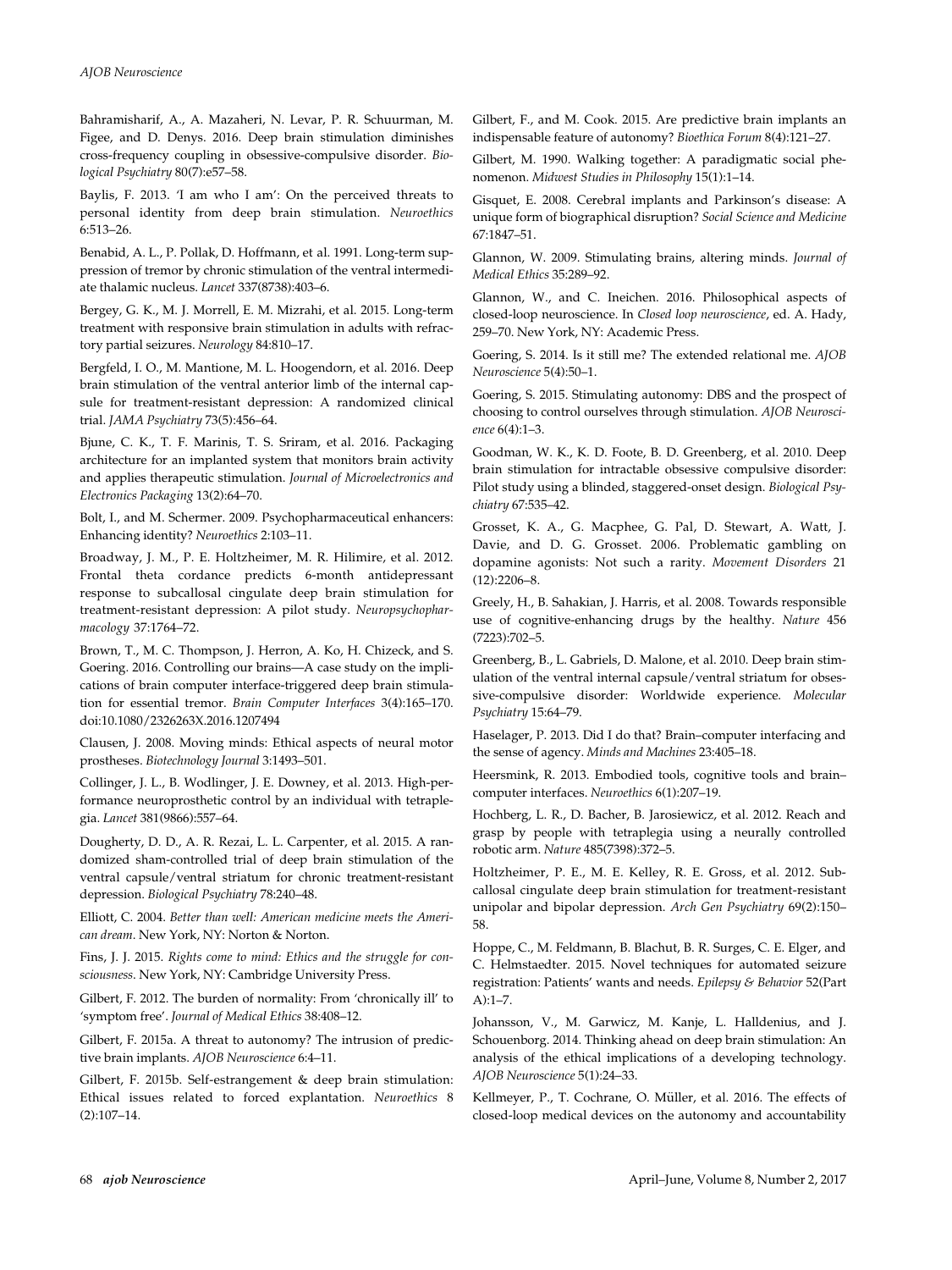of persons and systems. Cambridge Quarterly of Healthcare Ethics 25 (4):623–33.

Kennedy, S. H., P. Giacobbe, S. J. Rizvi, et al. 2011. Deep brain stimulation for treatment-resistant depression: Follow-up after 3 to 6 years. American Journal of Psychiatry 168(5):502–10.

Klein, E., S. Goering, J. Gagne, et al. 2016. Brain–computer interface-based control of closed-loop brain stimulation: Attitudes and ethical considerations. Brain Computer Interfaces 3 (3):140–48.

Klein, E., T. Brown, M. Sample, J. R. Truitt, and S. Goering. 2015. Engineering the brain: Ethical issues and the introduction of neural devices. Hastings Center Report 45(6):26–35.

Klein, E. and C. S. Nam. 2016. Neuroethics and brain-computer interfaces (BCIs). Brain Computer Interfaces 3(3):123–125.

Kramer, P. 1993. Listening to Prozac. New York, NY: Penguin.

Kraemer, F. 2011. Authenticity anyone? The enhancement of emotions via neuro-psychopharmacology. Neuroethics 4(1):51–64.

Kraemer, F. 2013. Me, myself and my brain implant: Deep brain stimulation raises questions of personal authenticity and alienation. Neuroethics 6:483–97.

Lindemann, H. 2014. Holding and letting go: The social practice of personal identity. New York, NY: Oxford University Press.

Lipsman, N. I. R., and W. Glannon. 2013. Brain, mind and machine: What are the implications of deep brain stimulation for perceptions of personal identity, agency and free will? Bioethics 27 (9):465–70.

Little, S., A. Pogosyan, S. Neal, et al. 2013. Adaptive deep brain stimulation in advanced Parkinson disease. Annals of Neurology 74:449–57.

Lo, M., and A. S. Widge. 2017. Closed-loop neuromodulation systems: Next-generation treatments for psychiatric illness. International Review of Psychiatry 29(2):191–204. doi:10.1080/ 09540261.2017.1282438

Lozano, A. M., P. Giacobbe, C. Hamani, et al. 2012. A multicenter pilot study of subcallosal cingulate area deep brain stimulation for treatment-resistant depression. Journal of Neurosurgery 116(2):315– 22.

Malekmohammadi, M., J. Herron, A. Velisar, et al. 2016. Kinematic adaptive deep brain stimulation for resting tremor in Parkinson's disease. Movement Disorders 31:426–28.

Malone, D. A., D. D. Dougherty, A. R. Rezai, et al. 2009. Deep brain stimulation of the ventral capsule/ventral striatum for treatment-resistant depression. Biological Psychiatry 65:267–75.

Mayberg, H. S., A. M. Lozano, V. Voon, et al. 2005. Deep brain stimulation for treatment-resistant depression. Neuron 45:651– 60.

Mecacci, G., and W. F. G. Haselager. 2014. Stimulating the self: The influence of conceptual frameworks on reactions to deep brain stimulation. AJOB Neuroscience 5(4):30–39.

Morishita, T., S. M. Fayad, M. Higuchi, K. A. Nestor, and K. D. Foote. 2014. Deep brain stimulation for treatment-resistant depression: Systematic review of clinical outcomes. Neurotherapeutics 11:475–84.

Nuttin, B., P. Cosyns, H. Demeulemeester, J. Gybels, and B. Meyerson. 1999. Electrical stimulation in anterior limbs of internal capsules in patients with obsessive-compulsive disorder. Lancet 354(9189):1526.

Parens, E., ed. 1998. Enhancing human traits. Washington, DC: Georgetown University Press.

Parens, E. 2014. Shaping our selves: On technology, flourishing and a habit of thinking. New York, NY: Oxford University Press.

President's Bioethics Commission. 2015. Gray matters: Topics at the intersection of neuroscience, ethics and society. Washington, DC: President's Bioethics Commission.

Riva-Posse, P., K. S. Choi, P. E. Holtzheimer, et al. 2014. Defining critical white matter pathways mediating successful subcallosal cingulate deep brain stimulation for treatment-resistant depression. Biological Psychiatry 76(12):963–69.

Schechtman, M. 2009. Getting our stories straight: Self-narrative and personal identity. In Personal identity and fractured selves, ed. D. Matthews, H. Bok, and P. Rabins, 65–92. Baltimore, MD: Johns Hopkins University Press.

Schermer, M. 2010. Philosophical reflections on narrative and deep brain stimulation. Journal of Clinical Ethics 21(2):133–39.

Schermer, M. 2009. Changes in the self: The need for conceptual research next to empirical research. AJOB Neuroscience 9(5):45–47.

Schlaepfer, T. E., B. H. Bewernick, S. Kayser, B. Mädler, and V. A. Coenen. 2013. Rapid effects of deep brain stimulation for treatment-resistant major depression. Biological Psychiatry 73 (12):1204–12.

Schlosser, M. 2015. Agency. In The Stanford encyclopedia of philosophy, ed. E. N. Zalta. Available at: [https://plato.stanford.edu/](https://plato.stanford.edu/archives/fall2015/entries/agency) [archives/fall2015/entries/agency](https://plato.stanford.edu/archives/fall2015/entries/agency) (accessed September 7, 2016).

Schüpbach, M., M. Gargiulo, M. L. Welter, et al. 2006. Neurosurgery in Parkinson disease: A distressed mind in a repaired body? Neurology 66(12):1811–16.

Synofzik, M., T. Schlaepfer, and J. J. Fins. 2012. How happy is too happy? Euphoria, neuroethics and deep brain stimulation of the nucleus accumbens. AJOB Neuroscience 3(1):30–36.

Wheeler, J. J., K. Baldwin, A. Kindle, et al. 2015. An implantable 64-channel neural interface with reconfigurable recording and stimulation. 2015 37th Annual International Conference of the IEEE Engineering in Medicine and Biology Society (EMBC), 7837–40. New York, NY: IEEE.

Widge, A. S., C. T. Moritz, and Y. Matsuoka. 2010. Direct neural control of anatomically correct robotic hands. In Brain–computer interfaces: Human–computer interaction series, ed. D. S. Tan and A. Nijholt, 105–19. London, UK: Springer.

Widge, A. S., P. Agarwal, M. Giroux, S. Farris, R. J. Kimmel, and A. O. Hebb. 2013. Psychosis from subthalamic nucleus deep brain stimulator lesion effect. Surgical Neurology International 18(4):7.

Widge, A. S., D. D. Dougherty, and C. T. Moritz. 2014. Affective brain–computer interfaces as enabling technology for responsive psychiatric stimulation. Brain-Computer Interfaces 1(2):126–36.

Widge, A. S., A. R. Arulpragasam, T. Deckersbach, and D. D. Dougherty. 2015a. Deep brain stimulation for psychiatric